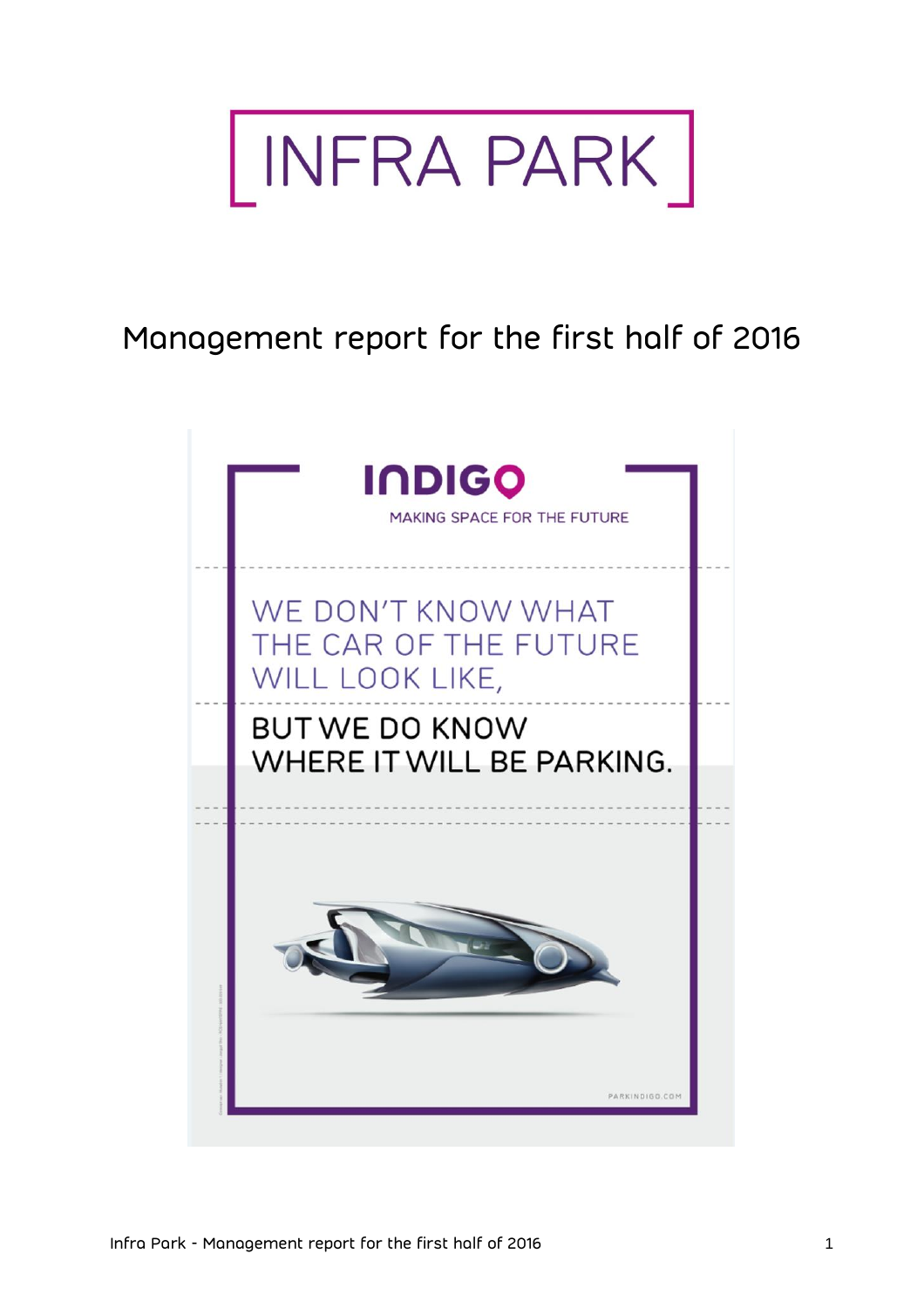|                |      | <b>Table of contents</b> |  |  |  |
|----------------|------|--------------------------|--|--|--|
| $\mathbf{1}$ . |      |                          |  |  |  |
|                | 1.1  |                          |  |  |  |
|                | 1.2  |                          |  |  |  |
|                | 1.3  |                          |  |  |  |
|                | 1.4  |                          |  |  |  |
| 2.             |      |                          |  |  |  |
| 3.             |      |                          |  |  |  |
|                | 3.1  |                          |  |  |  |
|                | 3.2  |                          |  |  |  |
|                | 3.3. |                          |  |  |  |
|                | 3.4  |                          |  |  |  |
| 4.             |      |                          |  |  |  |
| 5.             |      |                          |  |  |  |
| 6.             |      |                          |  |  |  |
| 7.             |      |                          |  |  |  |
| 8.             |      |                          |  |  |  |
| 9.             |      |                          |  |  |  |
|                |      |                          |  |  |  |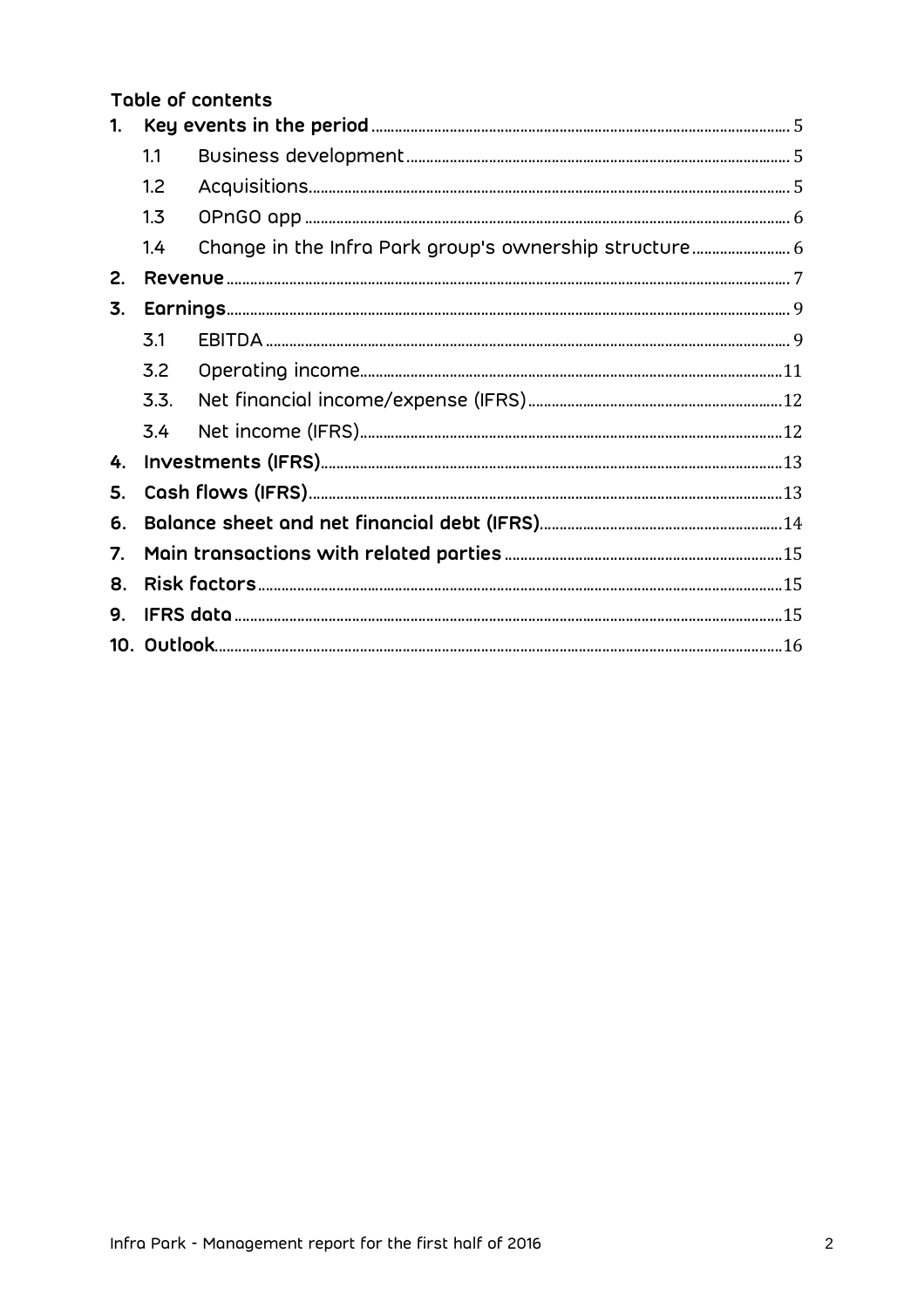## **Details on figures in the report**

To make its performance easier to understand and to improve its presentation, the Group presents operational figures (revenue, EBITDA, operating income) on a "global proportionate" (GP) basis, including the Group's share of joint ventures (mainly in the USA, Brazil until 31 March 2016 and Colombia and Panama from 1 April 2016) as if they were consolidated proportionately and not under the equity method applied in accordance with IFRS when preparing the consolidated financial statements.

With the same aim of improving the presentation of its operational performance, the Group has decided, in accordance with IFRIC 12 and as described in note 3.3.4 to the condensed consolidated financial statements for the six months ended 30 June 2016, to alter the accounting treatment of fixed fees paid under concession contracts starting with its financial statements for the period ended 31 December 2015. Those fees are now shown on the balance sheet in the form of an asset – representing right to use the public domain (car park) – that is amortised over the term of the contract, with a balancing entry under liabilities corresponding to the commitment to paying the fees. That liability amounted to €342.1 million at 30 June 2016. The presentation of prior periods has been adjusted accordingly.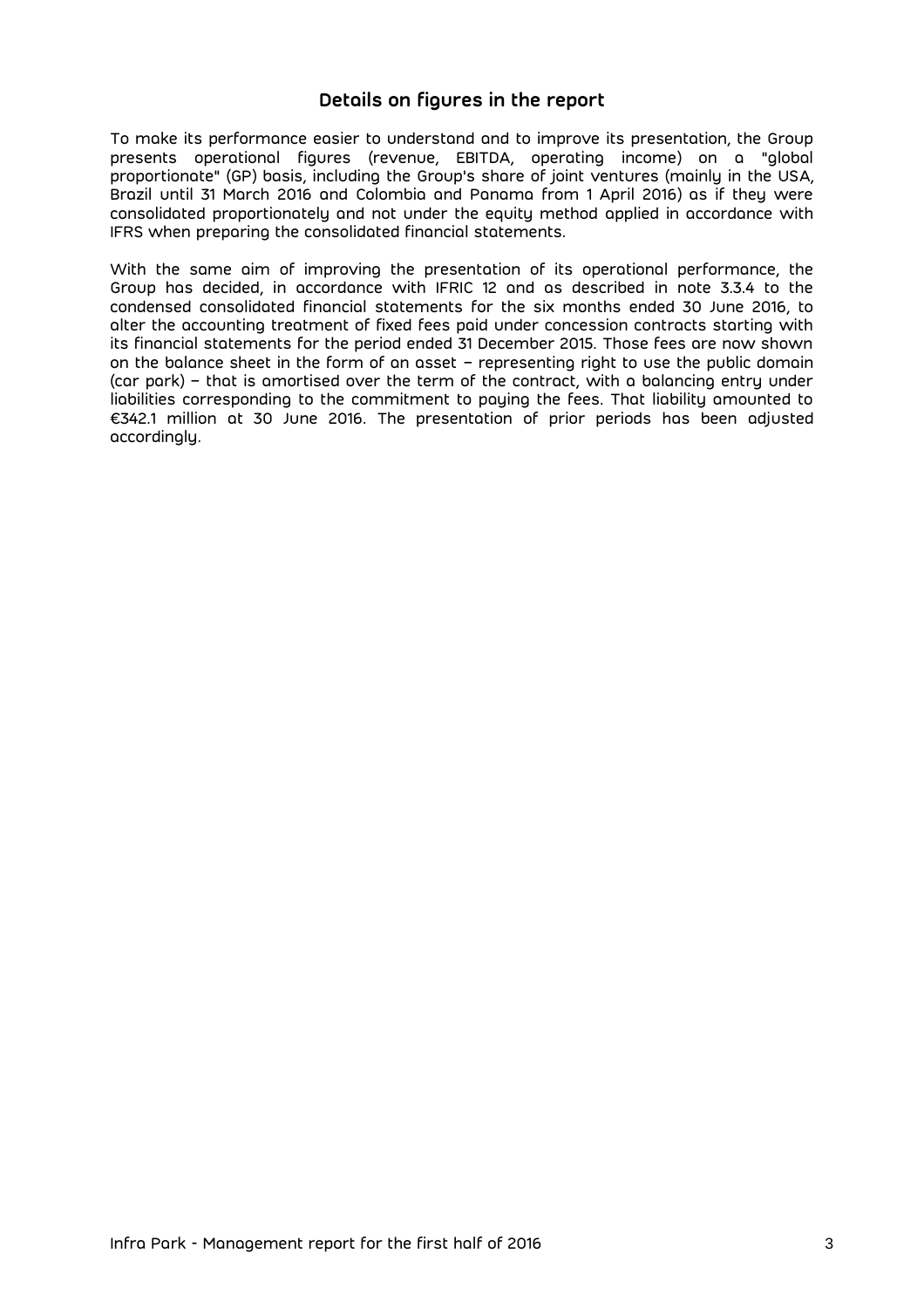### **Key figures**

Key global proportionate figures in Infra Park's consolidated income statement are as follows:

| Key figures - $\epsilon$ millions                   | H1 2015        |                | Change at<br>H1 2016 current exchange | Change at<br>constant<br>rate (%) exchange rate (%) |  |
|-----------------------------------------------------|----------------|----------------|---------------------------------------|-----------------------------------------------------|--|
| Revenue                                             | 387.7          | 416.9          | $+7.5%$                               | $+9.0%$                                             |  |
| <b>EBITDA</b><br>% Margin                           | 134.8<br>34.8% | 143.3<br>34.4% | $+6.3%$<br>$-0.4$ pts                 | $+6.8%$                                             |  |
| Operating income<br>% Margin                        | 48.9<br>12.6%  | 58.8<br>14.1%  | +20.2%<br>$+1.5$ pts                  | $+20.8%$                                            |  |
| Cost of net financial debt                          | (20.6)         | (19.9)         | $-3.2\%$                              |                                                     |  |
| Other financial income and expense                  | (0.1)          | (1.3)          | N.S                                   |                                                     |  |
| Corporate income tax                                | (18.3)         | (17.0)         | $-7.1%$                               |                                                     |  |
| Net income                                          | 9.9            | 20.5           | +107.5%                               | $+110.1%$                                           |  |
| Net income attribuable to non-controlling interests | (0.2)          | (0.4)          | +83.0%                                |                                                     |  |
| Net income attributable to owners of the parent     | 9.7            | 20.1           | $+108.1%$                             | +110.7%                                             |  |

At 30 June 2016, the Group managed 2,140,000 parking spaces across 4,659 facilities (based on a 100% share of operations, including in countries where the Group operates through a joint venture). Of those spaces, 59.1% were in North America and the United Kingdom, 21.2% in France, 13.6% in Continental Europe and 6.1% in Other International Markets (Brazil, Colombia, Panama, Qatar and Russia).

The Group's global proportionate consolidated revenue totalled €416.9 million in the first half of 2016, up 7.5% year-on-year because of firm growth in North America and the United Kingdom (+10.2%), expansion in Other International Markets (mainly Brazil, Colombia and Panama) where revenue rose 178.2% (+130.0% excluding acquisitions in Colombia and Panama), and ongoing firm momentum in Continental Europe (+3.4%) and France (+1.1%), also taking into account the €1.0 million contribution of the Digital unit launched in late 2015.

Global proportionate consolidated EBITDA rose 6.3% from €134.8 million in the first half of 2015 to €143.3 million in the first half of 2016, equal to 34.4% of first half 2016 revenue. EBITDA margin was 51.2% in France, 38.3% in Continental Europe, 9.9% in North America and the United Kingdom and 12.8% in Other International Markets. These figures reflect the different business model used in the latter two geographical zones, which mainly involve contracts under which the Group bears no traffic-level risk and few investments but in return generates lower margins.

Consolidated net income attributable to owners of the parent amounted to €20.1 million in the first half of 2016, up from €9.7 million in the first half of 2015.

IFRS net financial debt was €1,599.1 million at 30 June 2016 as opposed to €1,619.4 million at 31 December 2015. The slight decrease was achieved despite fully consolidating its Brazilian subsidiary AGE, which has debt of €9.1 million. Financial debt also includes a €342.1 million impact at 30 June 2016 (versus €343.1 million at 31 December 2015) from the new accounting treatment of fixed fees adopted by the Group in accordance with IFRIC 12. After including the net debt of joint ventures, global proportionate financial debt amounted to €1,616.4 million.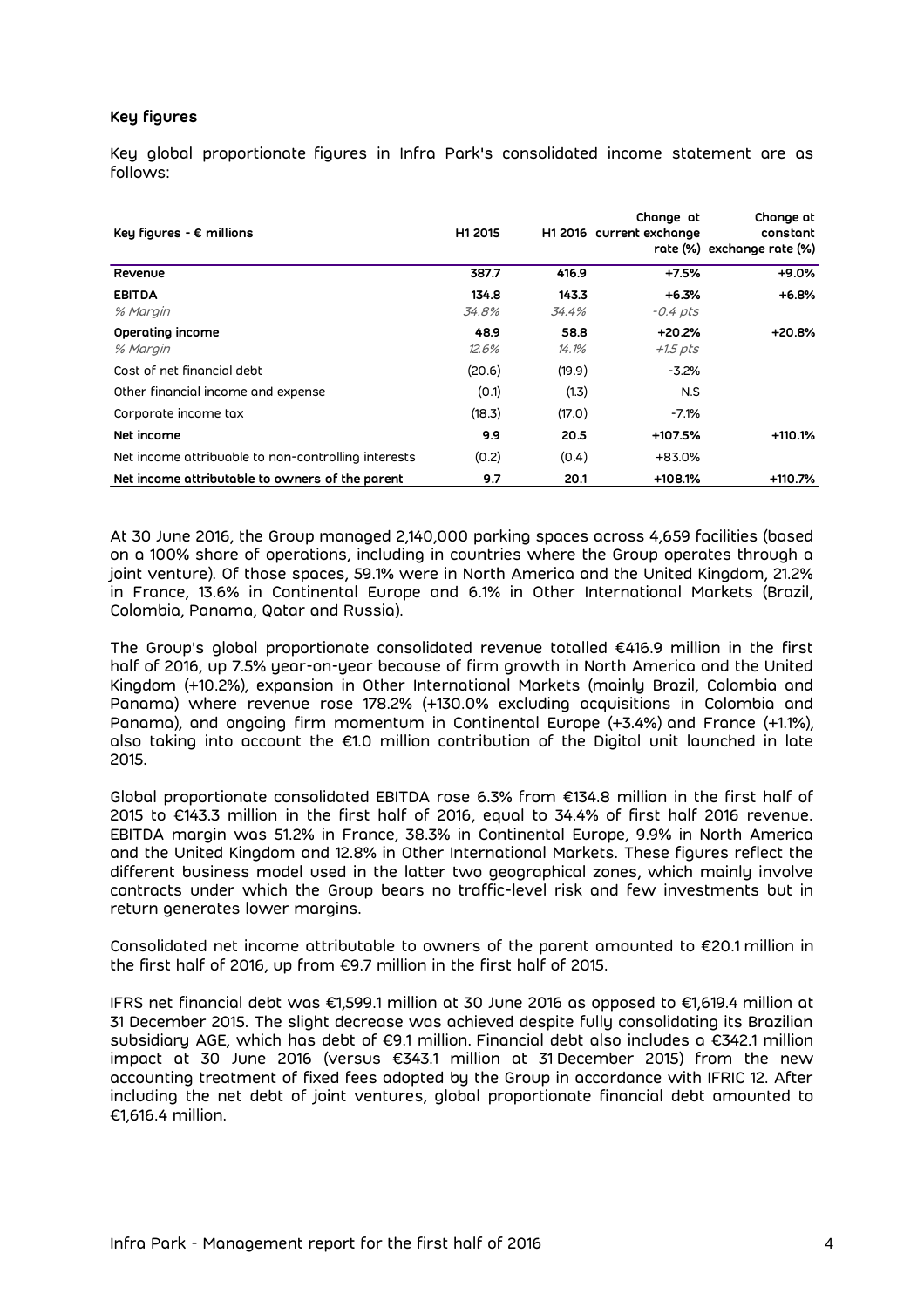# <span id="page-4-0"></span>**1. Key events in the period**

### <span id="page-4-1"></span>1.1 Business development

### **Number of parking spaces**

In the first half of 2016, the net increase in the number of parking spaces was 96,000, and 70,000 spaces were renewed.

### **Toulouse Métropole tender procedure**

Indigo was awarded a public-service concession contract for several car parks following the tender procedure arranged by Toulouse Métropole. The public-service concession contract involves renovating and operating for 20 years five existing car parks (including four car parks currently managed by Indigo, with contracts due to expire between March 2016 and October 2019) representing 3,400 spaces in total, operating a 35-year concession for a new 400-spaces car park close to the future Toulouse LGV train station (expected to open in 2019) and developing and operating for 10 years under a third-party management contract between one and three car parks on the upper floors of buildings in the new Cartoucherie eco-district (450-1,500 spaces).

This new public-service concession contract strengthens Indigo's presence in Toulouse, increasing the number of car parks it operates in the city from 14 to 16 in 2016, making a total of almost 9,400 spaces.

### **Spain - Marbella - Francisco Norte**

On 14 March 2016, Indigo became the owner of the first level (329 spaces) of the Francisco Norte car park in Marbella (Costa del Sol). This first level of the public car park had already been operated by Indigo as a service provider since it came into operation in 2014.

### <span id="page-4-2"></span>1.2 Acquisitions

#### **Acquisition of WattMobile assets**

With the acquisition of WattMobile, a self-service electric car and scooter rental operator, Indigo is pursuing its strategy of offering individual mobility services. Indigo intends to strengthen Wattmobile's business through Wattmobile's partnership with SNCF as part of its IdPass programme, through which electric vehicles are rented out to passengers. By the end of 2016, there will be several additional Wattmobile stations in Indigo car parks in Paris and its inner suburbs.

#### **Colombia and Panama**

On 4 March 2016, Indigo acquired a 50% stake in Colombian company City Parking, and on 15 April 2016 purchased a 50% stake in Panamanian company City Parking Panama.

City Parking is the leading parking operator in Colombia and Panama. It is a Colombian company that was founded 19 years ago in Bogota, and it has also operated in Panama City for 10 years.

In Colombia, City Parking employs 720 people, has operations in six cities and operates 110 car parks with 20,000 spaces, including 2,000 motorbike spaces and 1,200 bicycle spaces. In Panama, City Parking operates 30 car parks with almost 3,000 spaces.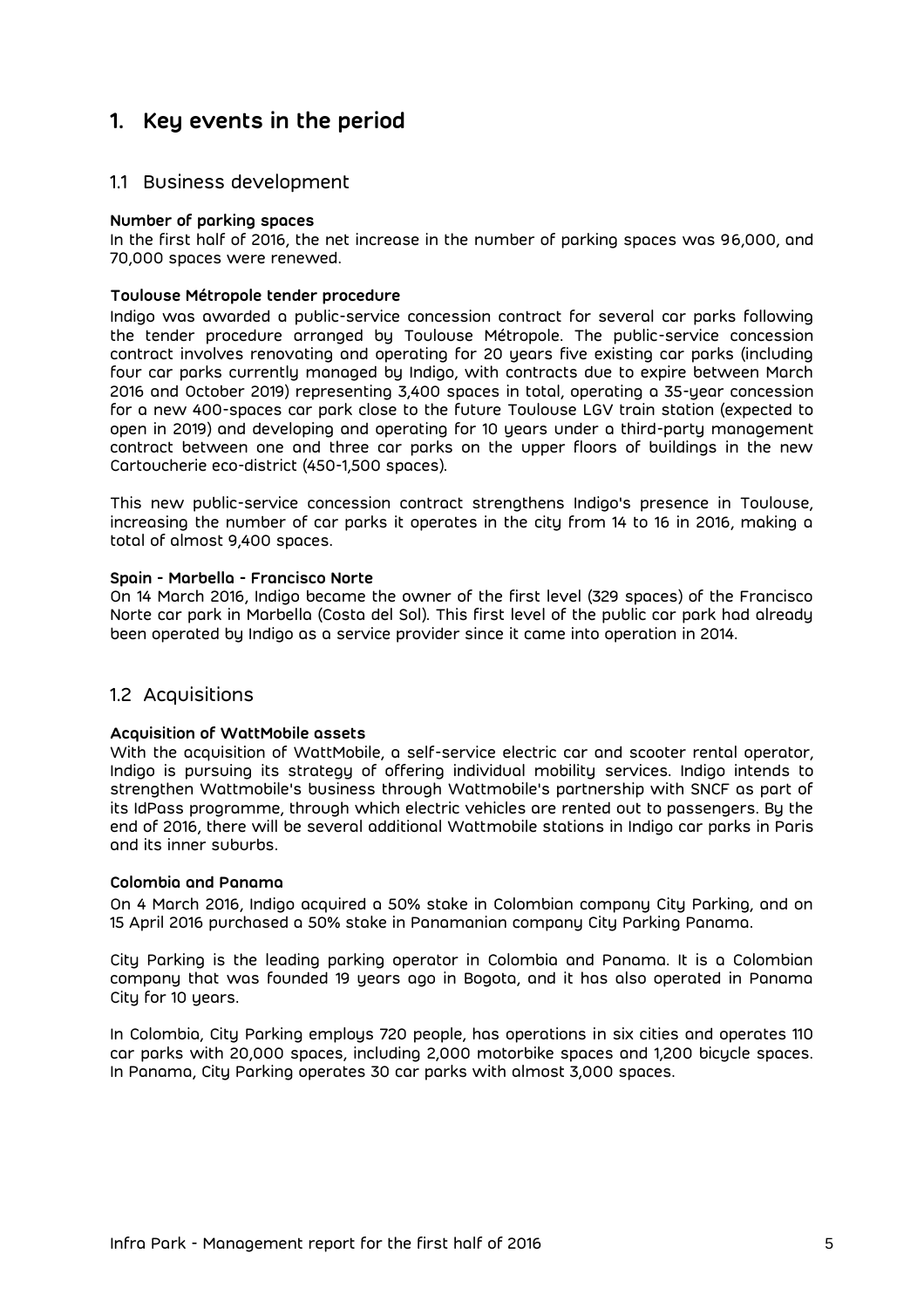### **Acquisition of control over AGE in Brazil**

On 13 April 2016, Infra Park, via its Indigo Estacionamento Ltda subsidiary, acquired one share in Brazilian company Administradora Geral de Estacionamentos S.A. ("AGE"), over which it had indirectly held joint control until that date.

In accordance with the shareholder agreement between Indigo Estacionamento Ltda and Fernando Stein, which both owned 50% of AGE until that date, the purchase of one share gave Indigo Estacionamento Ltda sole control over AGE and is now obliged to acquire all of the remaining shares owned by Fernando Stein, in successive tranches of 10% per year from 2016, based on a predetermined valuation formula. Accordingly, on 31 May 2016, Indigo Estacionamento Ltda acquired a 10% stake in AGE, taking its interest to 60%.

As a result, AGE has been fully consolidated in the Group's financial statements from the second quarter of 2016. It was previously accounted for under the equity method.

### <span id="page-5-0"></span>1.3 OPnGO app

The OPnGO app was officially launched on 7 June 2016, with around 100 car parks connected in the Paris region.

OPnGO is an easy way for Parisians to find the best parking space at the best price in two clicks, with functionality including geolocation of available spaces, automatic car-park access, mobile payment and discounts. OPnGO is the first app that covers all city parking options, i.e. both public and private, and both on-street and off-street. OPnGO allows users to find the best parking space at the best price.

### <span id="page-5-1"></span>1.4 Change in the Infra Park group's ownership structure

Ardian, an independent private-sector investment company, and Crédit Agricole Assurances, are shareholders in Infra Foch Topco, which owns 100% of Infra Park. On 13 June 2016, they announced that they had reached an agreement with VINCI Concessions to acquire all of VINCI Concessions' remaining shares (i.e. a 24.6% stake) in Infra Foch Topco.

The transaction is subject to prior examination by the competition authorities and should be completed in the third quarter of 2016. After the transaction, Ardian and Crédit Agricole Assurances will each own 49.2% of Infra Foch Topco, with the remainder owned by the Group's management.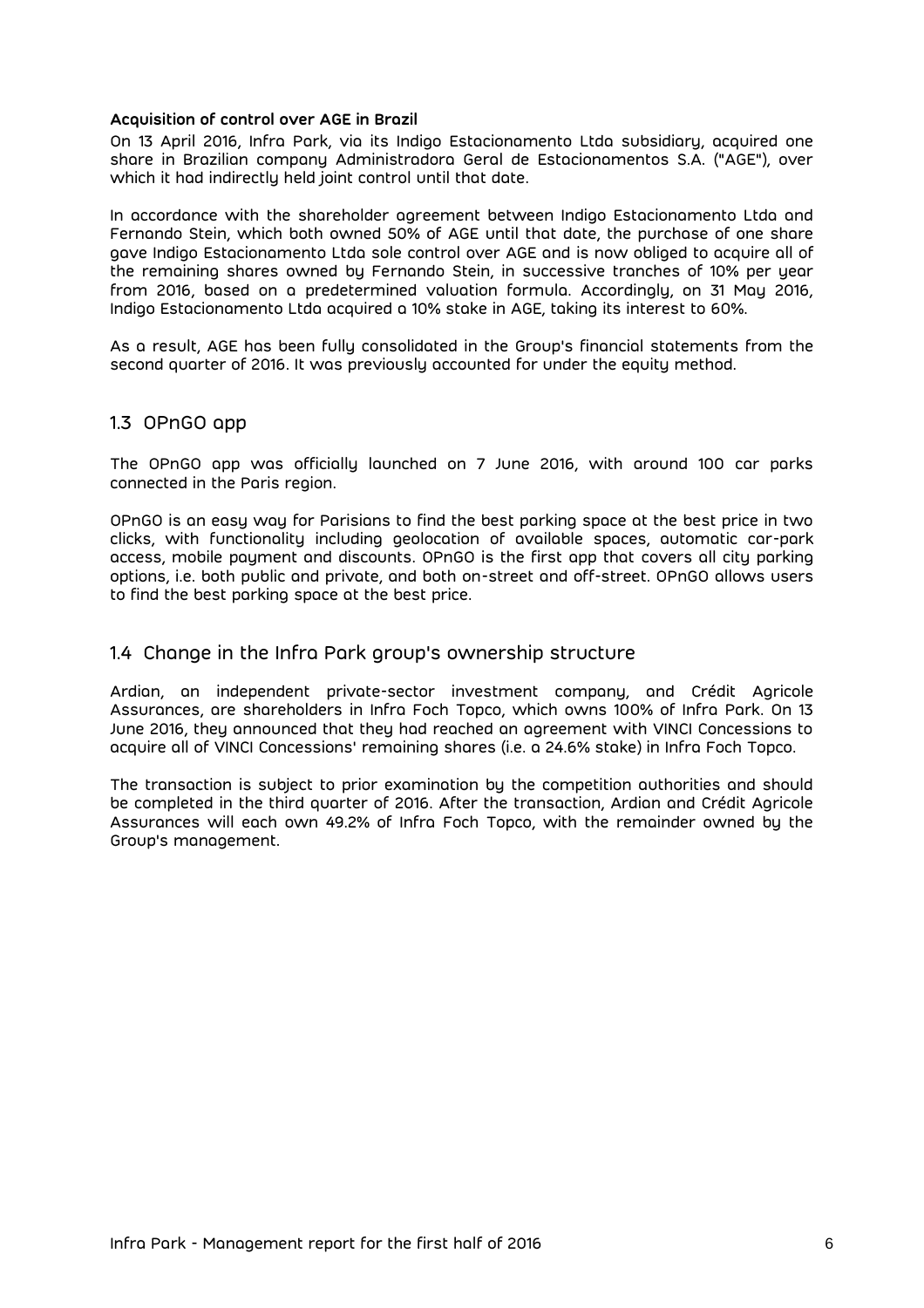## <span id="page-6-0"></span>**2. Revenue**

In the first half of 2016, the Group's global proportionate consolidated revenue totalled €416.9 million, an increase of €29.2 million or 7.5% compared with the first-half 2015 figure. At constant exchange rates, the increase was 9.0%.



Revenue growth was driven by all geographical zones.

**In France,** revenue rose 1.1% or €2.3 million. Based on car parks operated in both the first half of 2015 and the first half of 2016, revenue grew 2.6% or €5.7 million. That included a €4.1 million increase in hourly parking revenue – despite a 1.1% reduction in hourly parking visits, mainly in Paris, and driven by a 4.9% increase in the average spend – along with a €0.2 million increase in subscription revenue, with subscriber numbers down 0.3% but an average subscription price up 0.6%, and a €0.7 million increase in on-street parking revenue. That overall performance was supplemented by the inclusion, starting in the first half of 2016, of operating subsidies within revenue figures, amounting to €0.6 million.

Revenue from contracts won and lost between 2015 and 2016 represented a net decrease of €4.5 million. The Group won new contracts in Paris (including Sèvres Babylone and Montholon), Avignon (three car parks), Strasbourg (Hautepierre) and Neuilly-sur-Seine (seven car parks under the Madrid contract). At the same time, the Group stopped operating the Porte d'Italie car park in Paris, five car parks under the Euralille contract in Lille, the open-air car parks contract in Marseille, the Béziers contract (3 car parks) and the Sète contract (2 car parks and 1 on-street facility).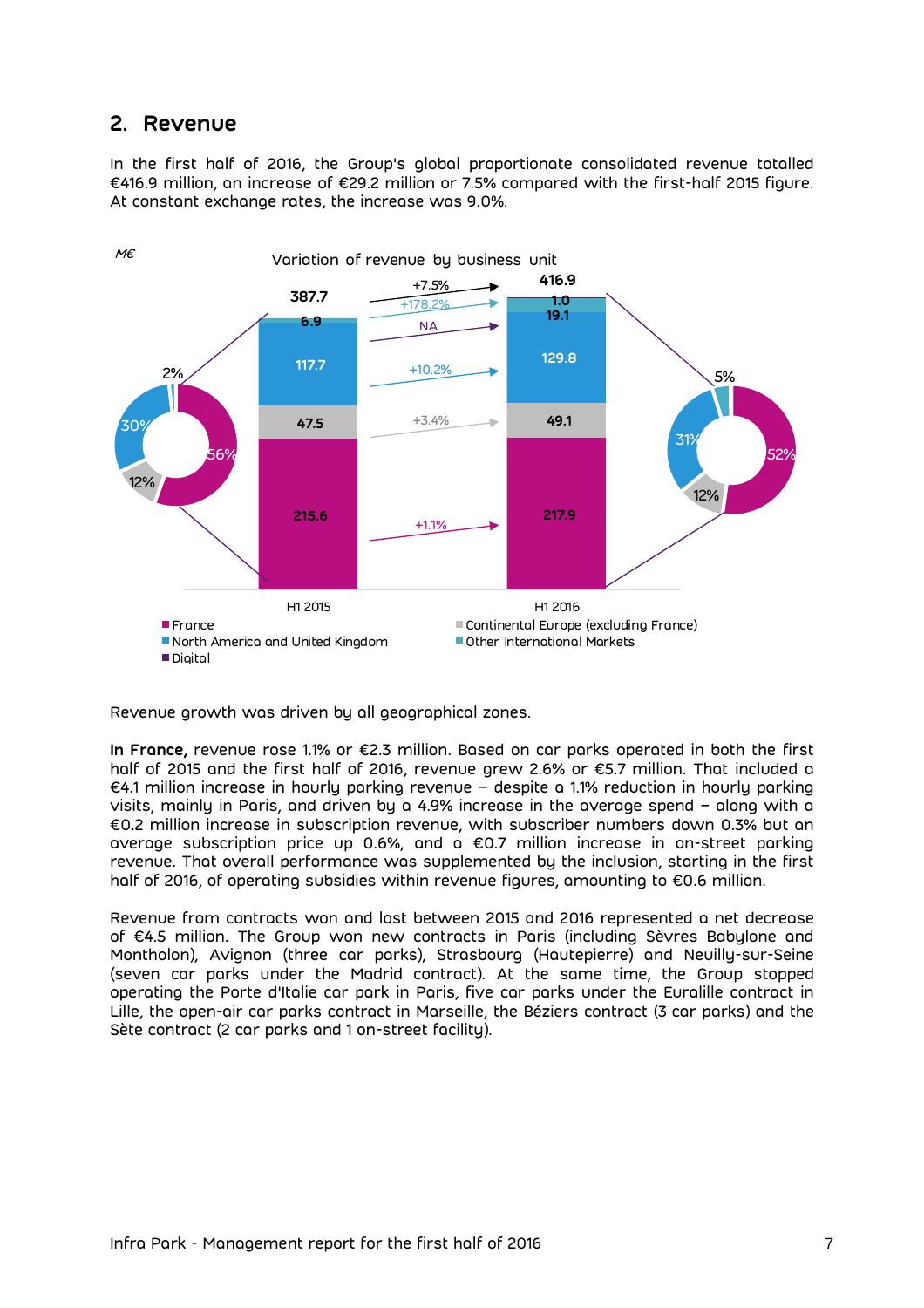**Outside France,** revenue rose €25.9 million or 15.1% in the first half of 2016 compared with the first half of 2015. At constant exchange rates, the increase was 18.6% or €31.0 million, breaking down as follows across the various geographical zones:



M€

### **Continental Europe (excluding France):**

At constant exchange rates, revenue rose 3.7% year-on-year in the first half of 2016 (3.4% unadjusted for exchange rates) or by €1.7 million. That includes a €1.0 million increase in Germany with the opening of the Feldberg car park, a €0.4 million increase in Luxembourg, a €0.4 million increase in Belgium and relatively stable revenue in Spain, despite revenue from car parks in operation in both 2015 and 2016 increasing by €0.9 million, including an 8.6% increase in revenue from hourly customers.

### **North America and United Kingdom:**

Revenue in this zone rose 13.9% at constant exchange rates between the first half of 2015 and the first half of 2016 (+10.2% unadjusted for exchange rates), or by €15.8 million. Revenue from the LAZ joint venture in the United States, in which the Group owns a 50% stake, grew 19.7% at constant exchange rates, giving global proportionate revenue of €73.1 million. There was very strong growth in the Los Angeles, Southwest, Florida and Texas regions. Revenue from Canada (+11.2% at constant exchange rates to €24.4 million) was boosted by the Westpark transaction that was completed in early July 2016 – boosting revenue by €1.6 million due to contracts acquired in Calgary and the joint venture set up in Vancouver – along with the ADM Chariot contract and the start of the Via Rail contract. Revenue in the United Kingdom rose 4.2% at constant exchange rates to €32.3 million. The increase in revenue was despite the disposal of the Meet & Greet business and the end of the Eagles Meadow car park contract, and was driven by winning the GTR and London Off Street contracts and increased revenue from hourly customers at car parks operated in both 2015 and 2016.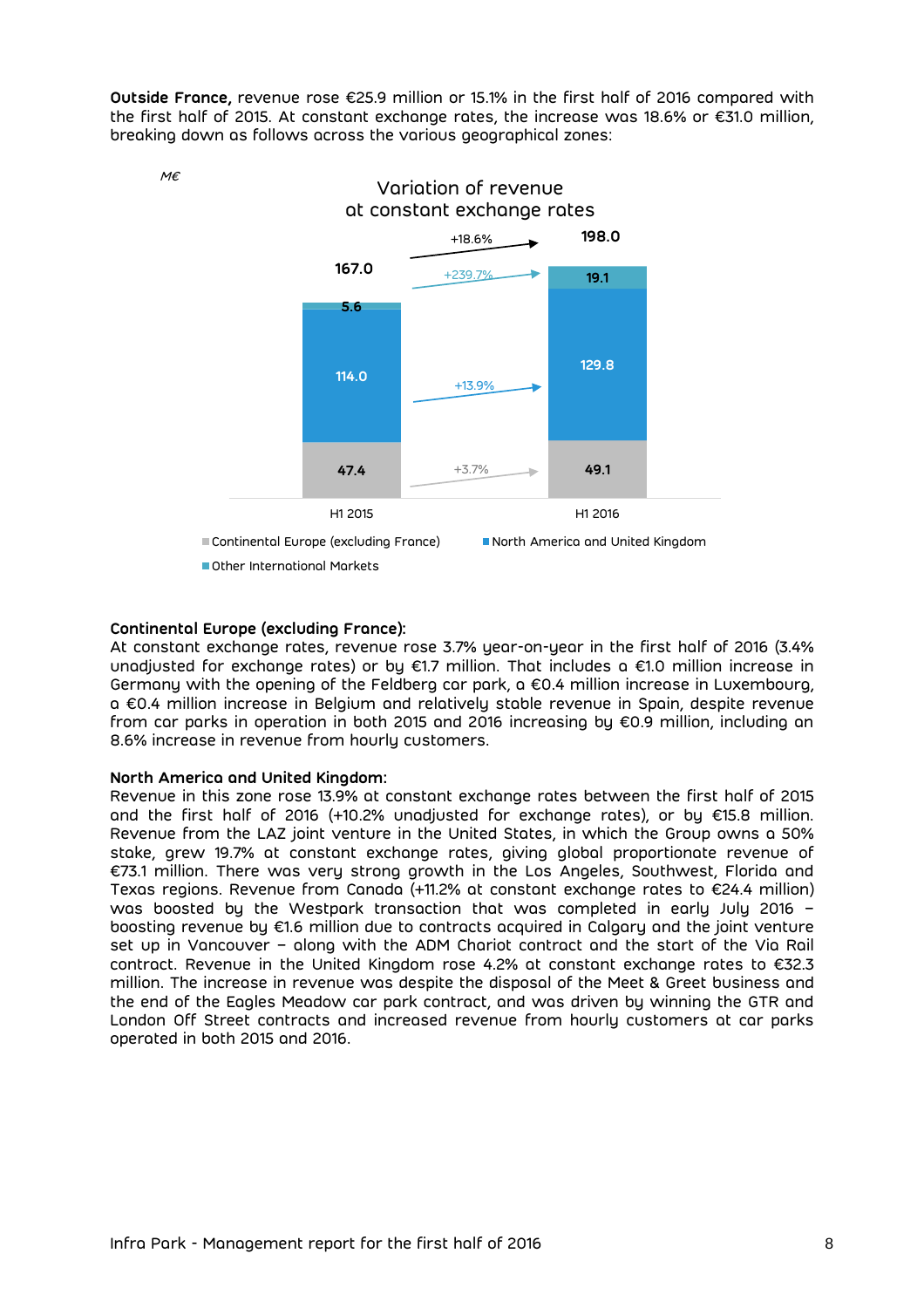#### **Other International Markets:**

Revenue in this zone rose 239.7% at constant exchange rates between the first half of 2015 and the first half of 2016 (+178.2% unadjusted for exchange rates), or by €13.5 million. Revenue from the Moving joint venture in Brazil, in which the Group owns a 50% stake and which was accounted for under the equity method in 2015 and the first quarter of 2016 but has been fully consolidated since the second quarter of 2016, grew 210% at constant exchange rates year-on-year, giving global proportionate revenue of €15.4 million in the first half of 2016. Organic growth was 91%, driven by contract wins near shopping centres and hospitals. Since the second quarter of 2016, the Other International Markets zone has also included the City Parking companies in Colombia and Panama, which contributed revenue of €3.0 million and €0.3 million respectively in the second quarter of 2016.

The **Digital unit**, which was set up in the fourth quarter of 2015, generated revenue of €1.0 million in the first half of 2016.

## <span id="page-8-0"></span>**3. Earnings**

### <span id="page-8-1"></span>3.1 EBITDA

Earnings before tax, interest, depreciation and amortisation (EBITDA) is intended to measure the Group's operational performance. It is based on operating income before taking into account net depreciation, amortisation and additions to provisions for the impairment of non-current assets, net additions to non-current provisions, capital gains or losses on disposals of non-current assets, goodwill impairment, income from equityaccounted companies, expense associated with share-based payments (IFRS 2) and income and expense deemed to be non-recurring, material and exceptional.

In the first half of 2016, the Group's consolidated global proportionate EBITDA amounted to €143.3 million, an increase of €8.5 million (+6.3%) compared with the first half of 2015. At constant exchange rates, EBITDA rose €9.1 million or 6.8%.

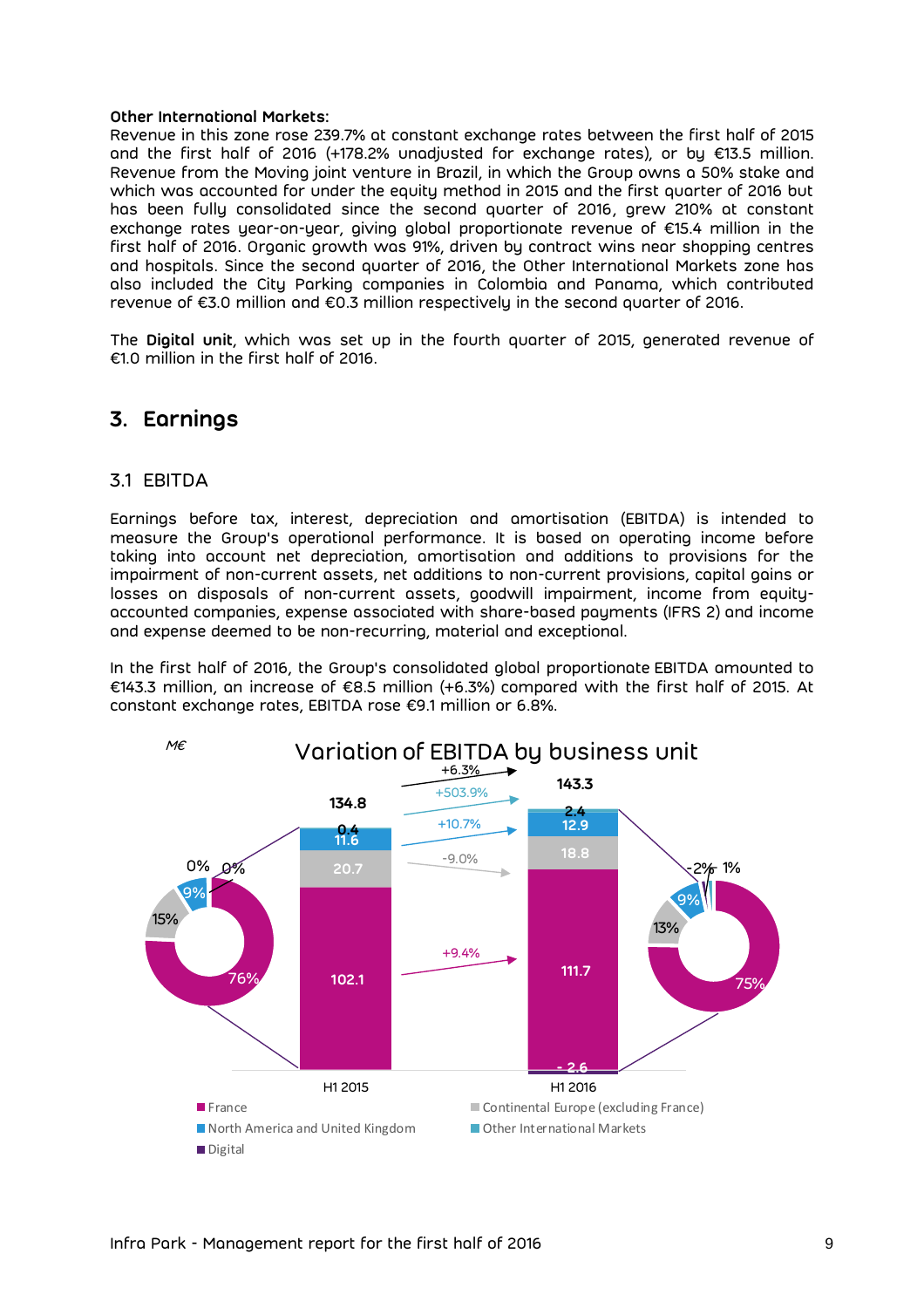**In France,** EBITDA equalled 51.3% of revenue in the first half of 2016 as opposed to 47.3% in the year-earlier period, and rose by 9.4% or €9.6 million. The increase in EBITDA in 2016 was driven by higher revenue from contracts in place in both 2015 and 2016 less the associated fees, giving a net positive impact of €0.9 million, operating cost reductions of around €4.5 million and a positive impact of €3.7 million from changes in fixed fees in accordance with IFRIC 12, which determines the accounting treatment of fixed fees paid with respect to concession contracts.

**Outside France,** EBITDA rose €1.4 million or 4.3% in the first half of 2016 compared with the first half of 2015. At constant exchange rates, the increase was 6.5% (€2.1 million), breaking down as follows across the various geographical zones:

Variation of EBITDA



North America and United Kingdom Continental Europe (excluding France) ■ Other International Markets

### **Continental Europe (excluding France):**

M€

EBITDA amounted to €18.8 million in the first half of 2016, down from €20.7 million in the year-earlier period, a decrease of €1.9 million unadjusted for exchange rates. That temporary decline in EBITDA, which should be reversed in the second half of 2016, was mainly due to provisions for restoring the condition of certain car parks and came despite good underlying operating performance across all countries, with revenue growth and cost savings.

### **North America and United Kingdom:**

EBITDA grew €1.7 million year-on-year at constant exchange rates or €1.2 million unadjusted for exchange rates. In the United Kingdom, EBITDA grew 36.0% at constant exchange rates to €7.5 million, and EBITDA margin rose from 17.9% in the first half of 2015 to 23.4% in the first half of 2016, an increase of 5.5 points. The improvement was due in particular to the end of the Eagles Meadow contract at the end of 2015 (+€1.0 million) and the disposal of the lossmaking Meet & Greet business in the first half of 2016, along with revenue growth and efforts to optimise operating expenses. At constant exchange rates, EBITDA in Canada rose 7.0% year-on-year to €1.8 million, driven partly by the acquisition of the Westpark car parks in Calgary and the creation of the Westpark joint venture in Vancouver. EBITDA at the LAZ joint venture in the United States, which is 50%-owned by the Group, was stable at constant exchange rates during the period.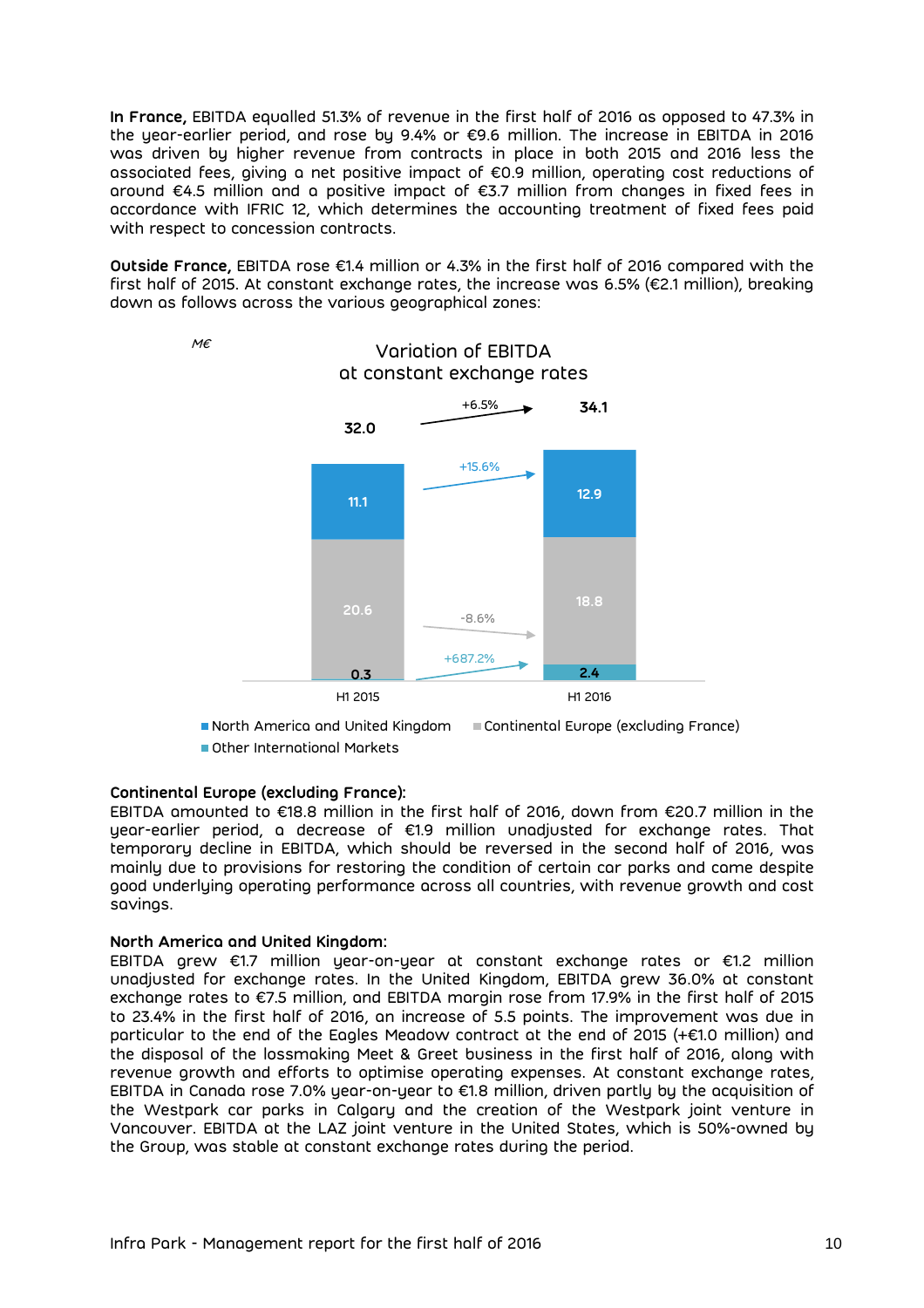#### **Other International Markets:**

EBITDA in this zone rose by a factor of 6.8 between the first half of 2015 and the first half of 2016 (or by a factor of 5.0 unadjusted for exchange rates) to €2.4 million. EBITDA from the Moving joint venture in Brazil, in which the Group owns a 50% stake and which was accounted for under the equity method in 2015 and the first quarter of 2016 but has been fully consolidated since the second quarter of 2016, grew almost 480% at constant exchange rates to €2.5 million. EBITDA margin rose from 8.9% in 2015 to 16.4% in 2016, due to cost-cutting efforts and very strong growth. Other countries did not contribute materially to EBITDA in this zone.

The **Digital unit** set up in late 2015 made a loss of €2.6 million at the EBITDA level in the first half of 2016, due in particular to costs incurred in developing the OPnGO digital platform, which went live at the end of the first half of 2016.

## <span id="page-10-0"></span>3.2 Operating income

Consolidated operating income amounted to €58.8 million in the first half of 2016, as opposed to €48.9 million in the year-earlier period.



Operating income increased by €9.9 million year-on-year as opposed to EBITDA growth of €8.5 million, and included a €5.7 million capital gain on the disposal of real estate in Belgium, along with a €2.2 million fall in IFRS 2 expenses, since the charge recorded in the first half of 2015 included the employer contribution made when the "Actionnariat Indigo Infra" employee savings mutual fund was set up.

On the downside, depreciation and provisions rose by a net  $\epsilon$ 4.9 million, due in particular to investments carried out in 2015. Finally, the move to take control of the Brazilian business in the second quarter of 2016 resulted in a  $\epsilon$ 1.3 million capital loss and a  $\epsilon$ 1.3 million amortisation charge on valuation differences recognised on the transaction in the first half of 2016, included in the PPA (purchase price allocation) item.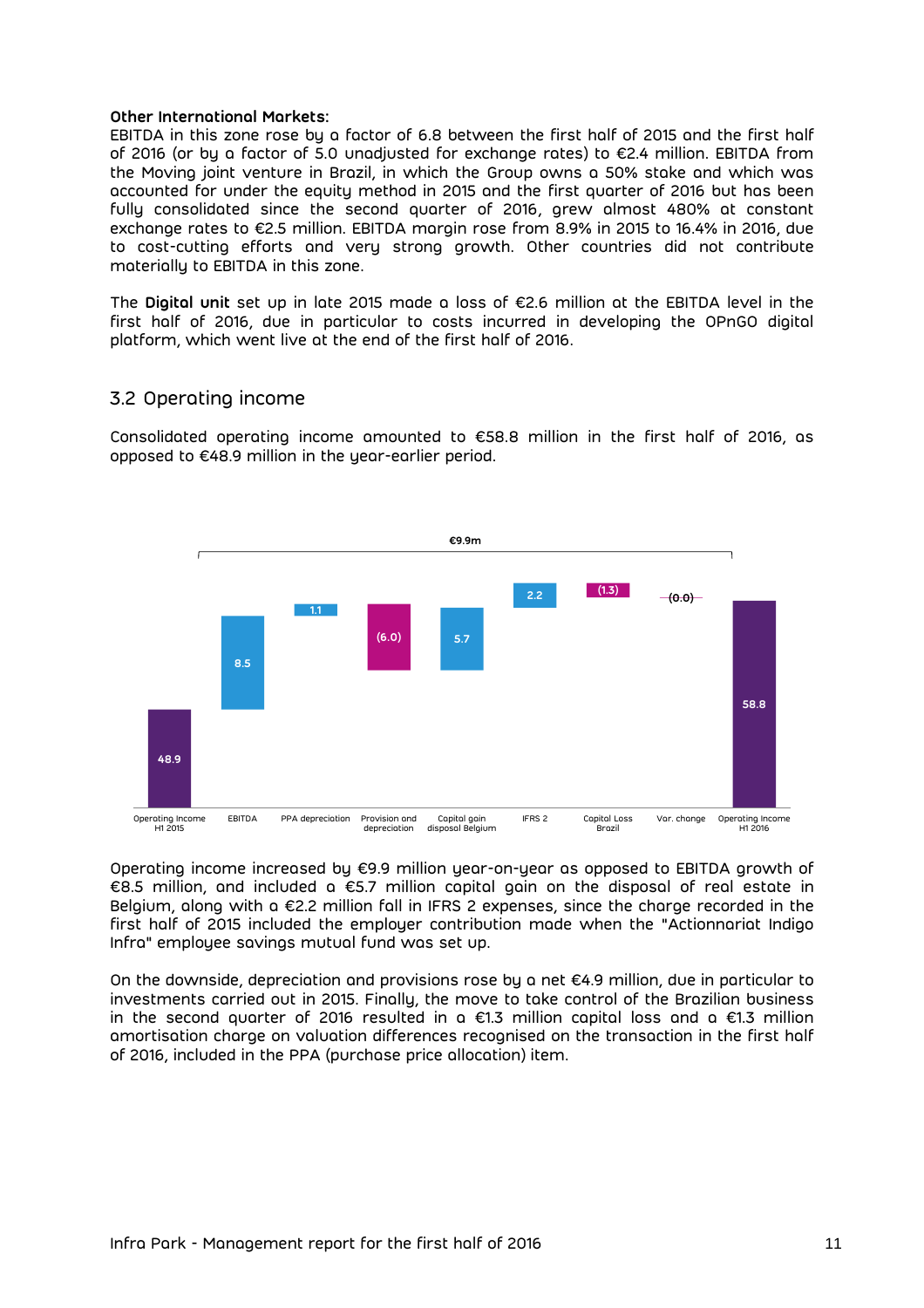## <span id="page-11-0"></span>3.3. Net financial income/expense (IFRS)

The cost of net financial debt fell from €20.2 million in the first half of 2015 to €19.4 million in the first half of 2016. The €0.8 million improvement included the positive impact of terminating certain interest-rate derivative instruments in late 2015, along with the early repayment of the Dexia loans, partly offset by the increase in financial expense relating to capitalised fixed fees.

The average cost of long-term gross financial debt was 2.45% in the first half of 2016, excluding the impact of the change in accounting treatment of fixed fees, versus 3.05% in the first half of 2015.

## <span id="page-11-1"></span>3.4 Net income (IFRS)

Consolidated net income attributable to owners of the parent amounted to €20.1 million in the first half of 2016, up from €9.7 million in the year-earlier period.



Net income rose €10.5 million between the first half of 2015 and the first half of 2016, due to a €10.1 million increase in IFRS operating income, a €0.7 million decrease in the cost of net financial debt, a €1.2 million deterioration in other financial income and expense because of the discounting effect relating to puts held by non-controlling interests in AGE (-€1.0 million) and a €1.0 million decrease in income tax.

The effective tax rate during the period was 49.5%, as opposed to 69.0% in the first half of 2015. It includes the adverse impact of the non-tax deductibility of 25% of net interest expense, the impact of the French dividend taxation on dividends received and paid by Indigo Infra and its subsidiaries to their respective shareholders, along with the non-use of Infra Park's tax losses for the period. The saving associated with those tax losses, in accordance with tax consolidation agreements, accrues to Infra Foch Topco, the head of the tax group to which Infra Park and its French subsidiaries belong.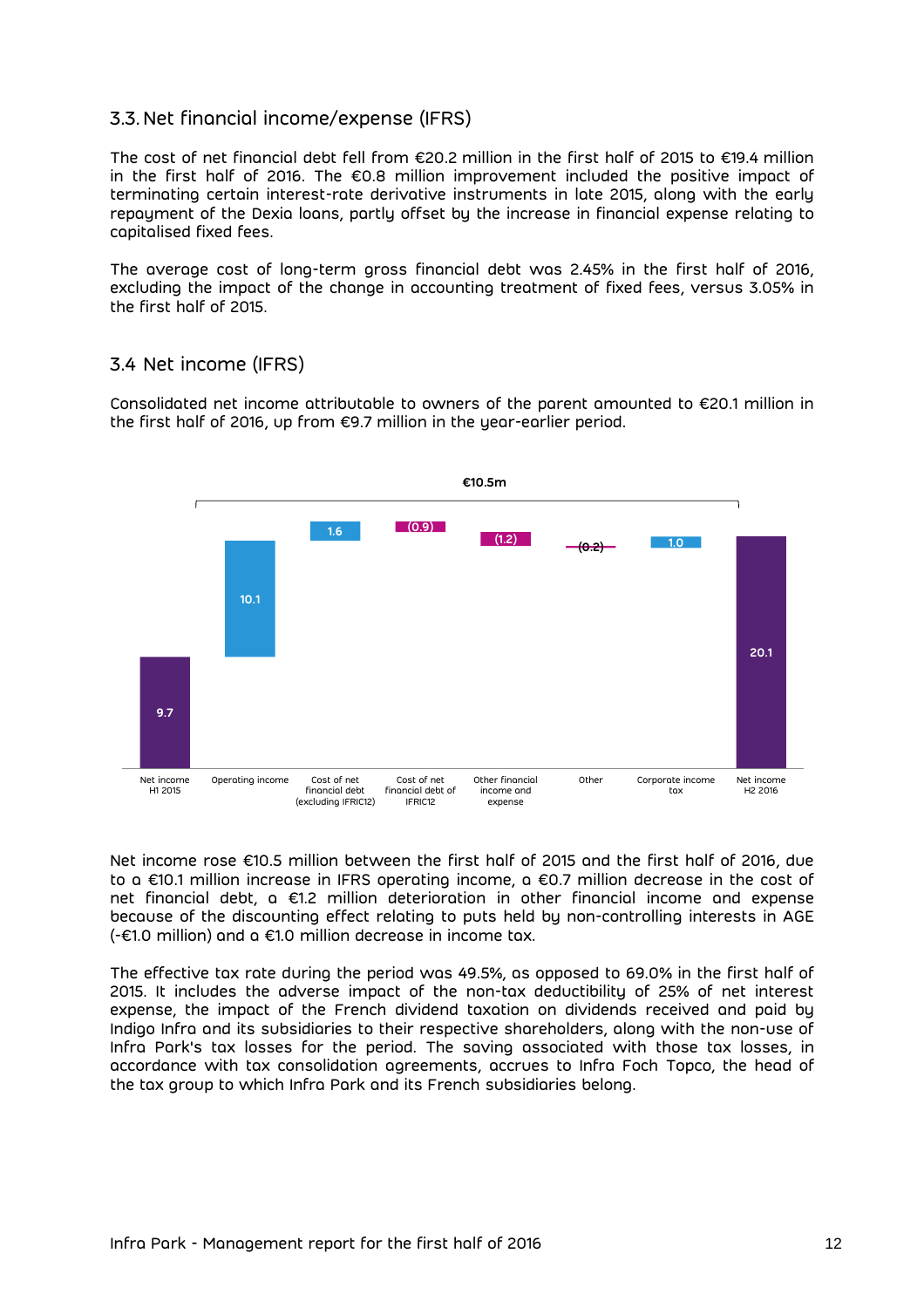# <span id="page-12-0"></span>**4. Investments (IFRS)**

Operating investments, net of disposals, amounted to €60.2 million in the first half of 2016 after taking into account the impact relating to the accounting treatment of fixed fees (IFRIC 12), which represents investment of €20.6 million.

Net financial investments amounted to €20.7 million in the first half of 2016.

| $\epsilon$ millions                   | H1 2015 poid | H1 2015<br>recorded | H1 2016 poid | H1 2016<br>recorded |
|---------------------------------------|--------------|---------------------|--------------|---------------------|
| Capex                                 | (0.0)        | (0.0)               | 0.0          | 0.0                 |
| France                                | (0.0)        | (0.0)               | 0.0          | 0.0                 |
| Capex                                 | (0.2)        | (0.2)               | (14.5)       | (14.5)              |
| Variation of perimeter                | (0.0)        | (0.2)               | (6.2)        | (6.2)               |
| International                         | (0.2)        |                     | (20.7)       | (20.7)              |
| <b>FINANCIAL CAPEX</b>                | (0.2)        | (0.2)               | (20.7)       | (20.7)              |
| Capex                                 | (26.4)       | (31.0)              | (26.8)       | (18.8)              |
| Contracts fixed royalties (IFRIC 12)  | (4.0)        | (4.0)               | (20.0)       | (20.0)              |
| France                                | (30.4)       | (35.0)              | (46.8)       | (38.8)              |
| Capex                                 | (7.8)        | (7.2)               | (12.7)       | (11.2)              |
| Contracts fixed royalties (IFRIC 12)  | (0.0)        | (0.0)               | (0.6)        | (0.6)               |
| International                         | (7.8)        | (7.2)               | (13.3)       | (11.8)              |
| <b>OPERATIONAL CAPEX</b>              | (38.1)       | (42.2)              | (60.2)       | (50.6)              |
| France                                | (30.4)       | (35.0)              | (46.8)       | (38.8)              |
| International                         | (7.9)        | (7.4)               | (34.0)       | (32.5)              |
| <b>NET CAPEX</b>                      | (38.3)       | (42.3)              | (80.9)       | (71.3)              |
| France                                | (30.4)       | (35.0)              | (46.8)       | (38.8)              |
| Continental Europe (excluding France) | (4.4)        | (3.9)               | (9.0)        | (8.5)               |
| North America and United Kingdom      | (3.4)        | (3.4)               | (2.7)        | (1.6)               |
| Other International Markets           |              |                     | (22.4)       | (22.4)              |
| <b>NET CAPEX</b>                      | (38.3)       | (42.3)              | (80.9)       | (71.3)              |

The main expenditure on investments in France during the period related to the start of work under the new contract with the city of Toulouse, the development of car parks in La Défense, construction and development work on car parks in the city of Dieppe and at the Frémicourt car park in Paris, changes of signage associated with the new Indigo brand, and ongoing car park equipment upgrades as part of the "parking 3.0" plan.

Outside France, expenditure on investments totalled €34.1 million in the first half of 2016 and included acquisitions in Colombia and Panama (€10.0 million) and the acquisition of an additional 10% stake in AGE in Brazil (€3.1 million). The purchase of a car park in Spain represented an investment of €6.3 million.

# <span id="page-12-1"></span>**5. Cash flows (IFRS)**

In the first half of 2016, cash flow from operations before tax and financing costs amounted to €137.5 million.

The change in the operating working capital requirement and in current provisions produced positive cash flow of €10.2 million, and the working capital surplus remained at a high level (€141.0 million).

Net financial interest payments amounted to €27.8 million in the first half of 2016, and tax paid amounted to €37.3 million.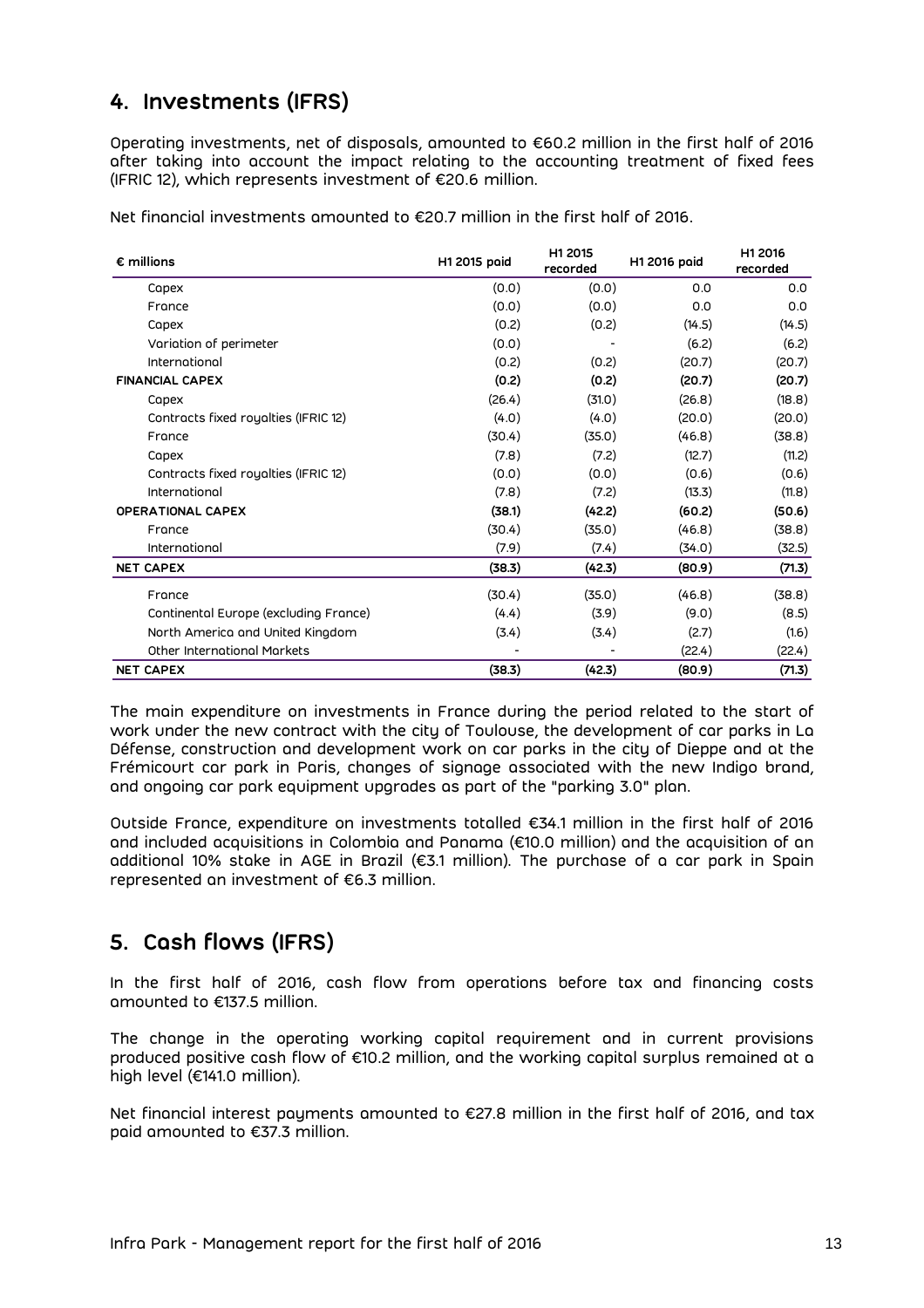Dividends received from equity-accounted companies totalled €2.5 million and came almost exclusively from 50%-owned subsidiary LAZ Parking LLC.

Cash flow from operating activities totalled €85.0 million.

Operating investments (net of disposals) totalled €60.2 million and net financial investments €20.7 million (including €6.2 million relating to AGE debt consolidated when control was acquired over that company), leading to €73.3 million of net cash used in investing activities.

Cash flows used in financing activities amounted to €0.6 million. Cash inflows relating to long-term financial debt amounted to €22.0 million and cash outflows relating to long-term financial debt amounted to €22.9 million after taking into account impacts caused by the accounting treatment of fixed fees.

As a result of these cash flows, net financial debt decreased slightly by €20.3 million during the first half of 2016 and amounted to €1,599.1 million at 30 June 2016. That figure reflects gross long-term financial debt of €1,620.4 million (€1,620.2 million at 31 December 2015), derivative instruments of €5.4 million (-€3.6 million at 31 December 2015) and managed net cash of €15.9 million (€4.4 million at 31 December 2015).

## <span id="page-13-0"></span>**6. Balance sheet and net financial debt (IFRS)**

Consolidated non-current amounted to €2,802.5 million at 30 June 2016 as opposed to €2,767.5 million at 31 December 2015. They include concession intangible assets of €1,138.0 million, including €329.6 million in respect of the adjustment of fixed fees on the consolidated balance sheet, along with total goodwill of €784.3 million versus €759.0 million at 31 December 2015, the difference arising mainly from the acquisition of control over its Brazilian subsidiary AGE.

Consolidated equity was €673.9 million at 30 June 2016, including €666.7 million attributable to owners of the parent, versus €660.9 million at 31 December 2015. The share capital consisted of 160,044,282 shares at 30 June 2016, the same number as at 31 December 2015.

Consolidated net financial debt was €1,599.1 million at 30 June 2016 (€1,619.4 million at 31 December 2015).

| $\epsilon$ millions                           | 30/06/2016 | 31/12/2015 |
|-----------------------------------------------|------------|------------|
| Bonds - 2020 - 1.250%                         | 500.0      | 500.0      |
| Bonds - 2025 - 2.125%                         | 650.0      | 650.0      |
| Issue premium / amortized costs               | 4.2        | 0.9        |
| Other external debts                          | 16.6       | 10.9       |
| Intercompany loan - IFT                       | 100.0      | 104.2      |
| Accrued interests                             | 7.6        | 11.1       |
| Net cash (incl. overdraft)                    | (15.9)     | (4.4)      |
| Hedging instruments FV                        | (5.4)      | 3.5        |
| Pre IFRIC 12 net financial debt               | 1,257.1    | 1,276.3    |
| Debt associated to fixed royalties (IFRIC 12) | 342.1      | 343.1      |
| Post IFRIC 12 net financial debt              | 1.599.1    | 1.619.4    |

Group liquidity amounted to €315.9 million at 30 June 2016 (€304.4 million at 31 December 2015). It consisted of €15.9 million of managed net cash and a confirmed bank credit facility of €300 million that was unused at 30 June 2016 and is due to expire in October 2019.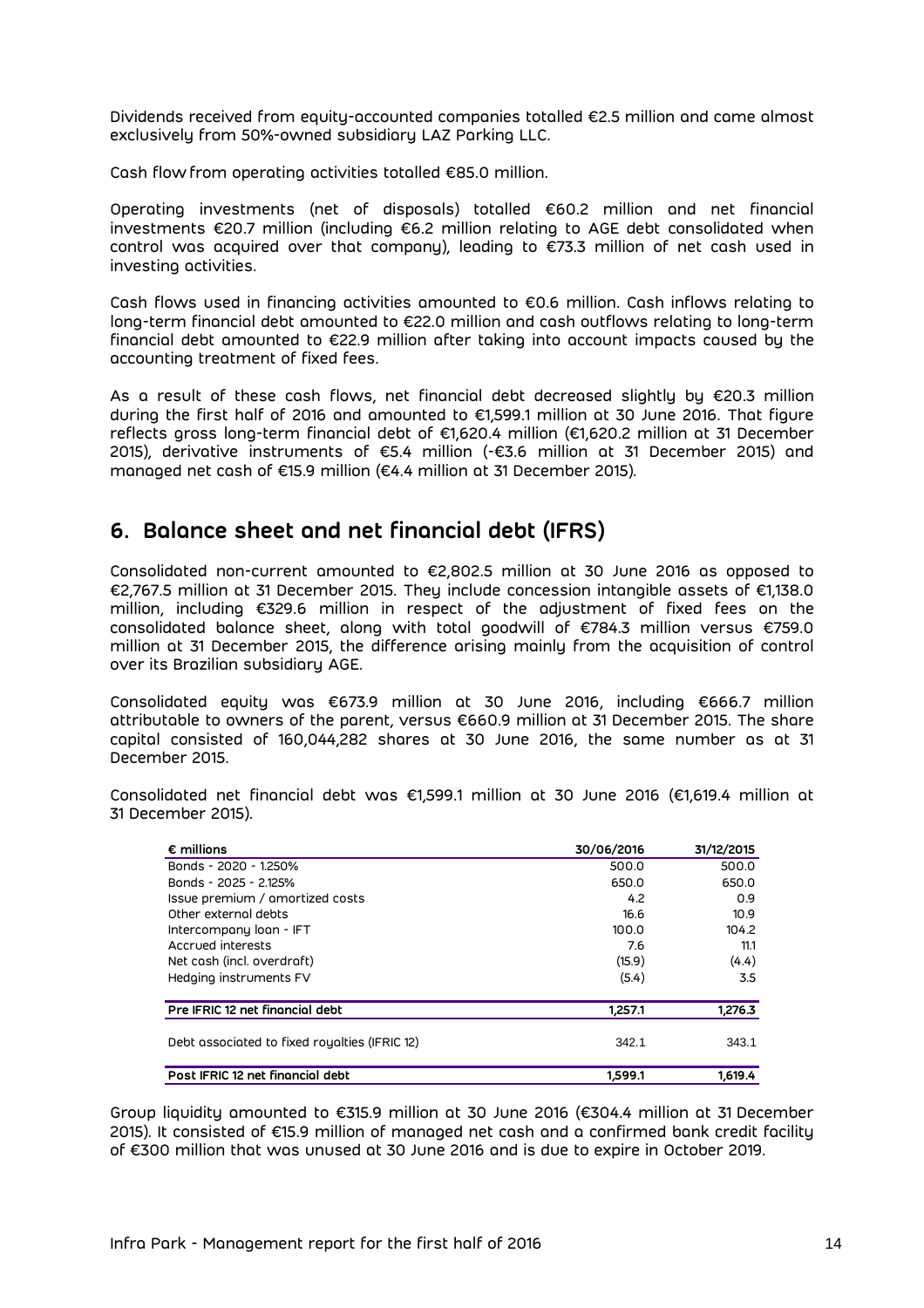# <span id="page-14-0"></span>**7. Main transactions with related parties**

The nature of the main transactions with related parties was unchanged with respect to those described in note 11.1 to the full-year consolidated financial statements at 31 December 2015. They comprise financing granted by Infra Foch Topco, the sole shareholder of Infra Park, along with services provided by the VINCI group, an indirect shareholder that has significant influence over Infra Park, particularly major maintenance of car parks operated by Infra Park and its subsidiaries and the use of the VINCI Park brand until February 2016.

# <span id="page-14-1"></span>**8. Risk factors**

The main risk factors to which the Infra Park group might be exposed are set out in the "Risk Factors" section on pages 7-25 of the prospectus filed with the AMF in May 2015, and in note 9.14 "Financial risk management" to the full-year 2015 consolidated financial statements.

## <span id="page-14-2"></span>**9. IFRS data**

Revenue, EBITDA and operating income figures presented above are global proportionate figures. Global proportionate figures are IFRS consolidated figures presented in the Group's consolidated financial statements adjusted for the Group's share of joint ventures (mainly in the USA, Brazil until 31 March 2016 and Colombia and Panama from 1 April 2016) as if they were consolidated proportionately and not under the equity method applied in accordance with IFRS when preparing the consolidated financial statements.

The IFRS consolidated revenue and EBITDA figures and joint venture items included in global proportionate figures are shown below:

|                                       | <b>REVENUE</b>           |         |           |                                       | <b>EBITDA</b> |         |           |
|---------------------------------------|--------------------------|---------|-----------|---------------------------------------|---------------|---------|-----------|
|                                       | Actual                   | Actual  | Var       |                                       | Actual        | Actual  | Var       |
| $\epsilon$ millions                   | H1-2015                  | H1-2016 | 2016-2015 | $\epsilon$ millions                   | H1-2015       | H1-2016 | 2016-2015 |
| France                                | 215.6                    | 217.9   | $+1.1%$   | France                                | 102.1         | 111.7   | $+9.4%$   |
| Continental Europe (excl. France)     | 45.6                     | 47.2    | $+3.5%$   | Continental Europe (excl. France)     | 19.5          | 17.5    | $-10.5%$  |
| North America and United Kingdom      | 56.6                     | 55.5    | $-1.9%$   | North America and United Kingdom      | 7.3           | 8.6     | $+17.3%$  |
| Other International Markets           | 0.1                      | 11.1    | N/S       | Other International Markets           | (0.1)         | 1.9     | N/S       |
| Digital                               |                          | 1.0     | N/A       | Digital                               |               | (2.6)   | N/A       |
| <b>Revenue IFRS</b>                   | 318.0                    | 332.7   | $+4.6%$   | <b>EBITDA IFRS</b>                    | 128.8         | 137.1   | $+6.4%$   |
| - USA                                 | 61.1                     | 73.1    | $+19.6%$  | - USA                                 | 4.3           | 4.1     | -4.3%     |
| - Brazil                              | 6.1                      | 4.4     | $-9.9%$   | - Brazil                              | 0.6           | 0.6     | $+8.2%$   |
| - COPA                                | $\overline{\phantom{0}}$ | 3.3     | N/A       | - COPA                                | ٠             | (0.0)   | N/A       |
| - Others                              | 2.5                      | 3.4     | +36.9%    | - Others                              | 1.0           | 1.4     | +40.0%    |
| Revenue Joint Ventures                | 69.7                     | 84.2    | +20.8%    | <b>EBITDA Joint Ventures</b>          | 5.9           | 6.2     | $+3.9%$   |
| France                                | 215.6                    | 217.9   | $+1.1%$   | France                                | 102.1         | 111.7   | $+9.4%$   |
| Continental Europe (excluding France) | 47.5                     | 49.1    | $+3.4%$   | Continental Europe (excluding France) | 20.7          | 18.8    | $-9.1%$   |
| North America and United Kingdom      | 117.7                    | 129.8   | $+10.2%$  | North America and United Kingdom      | 11.6          | 12.9    | $+10.7%$  |
| Other International Markets           | 6.9                      | 19.1    | $+172.7%$ | Other International Markets           | 0.4           | 2.4     | +503.2%   |
| Digital                               | $\overline{\phantom{0}}$ | 1.0     | N/A       | Digital                               |               | (2.6)   | N/A       |
| Revenue Global Proportionate          | 387.7                    | 416.9   | +7.5%     | <b>EBITDA Global Proportionate</b>    | 134.8         | 143.3   | $+6.3%$   |